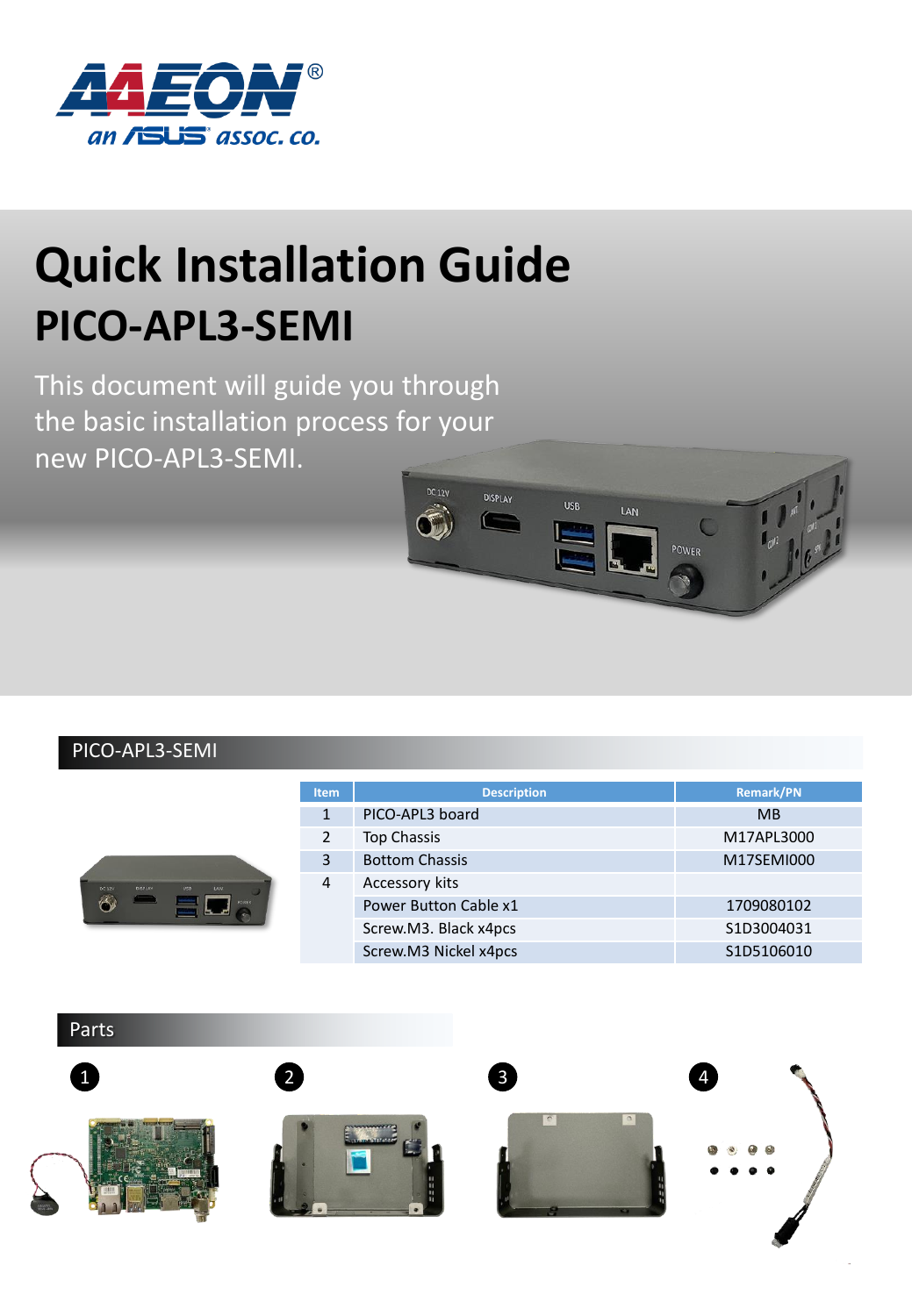## **Install Guide Steps**

**Step 1:** On the top chassis, remove the three plastic coverings as shown.



**Step 2:** On the PICO-APL3 board, remove the nut and washer from the power input port.



**Step 3:** Insert the PICO-APL3 board into the top chassis with the processor side toward the top chassis. DO NOT place the CMOS battery between the board and top chassis.





**Step 4:** Check that the I/O ports are properly aligned. Secure board with four nickel screws.



**Step 5:** Thread the power button cable through the hole for the power button. Plug the cable into the front panel header (CN53 in user manual). NOTE: The white dot indicates PIN 1 connector, make sure the connector is properly aligned. Next, gently push the power button in until it is secure (you will hear a 'snap'). Be careful not to tangle the power button cable with the CMOS battery cable.